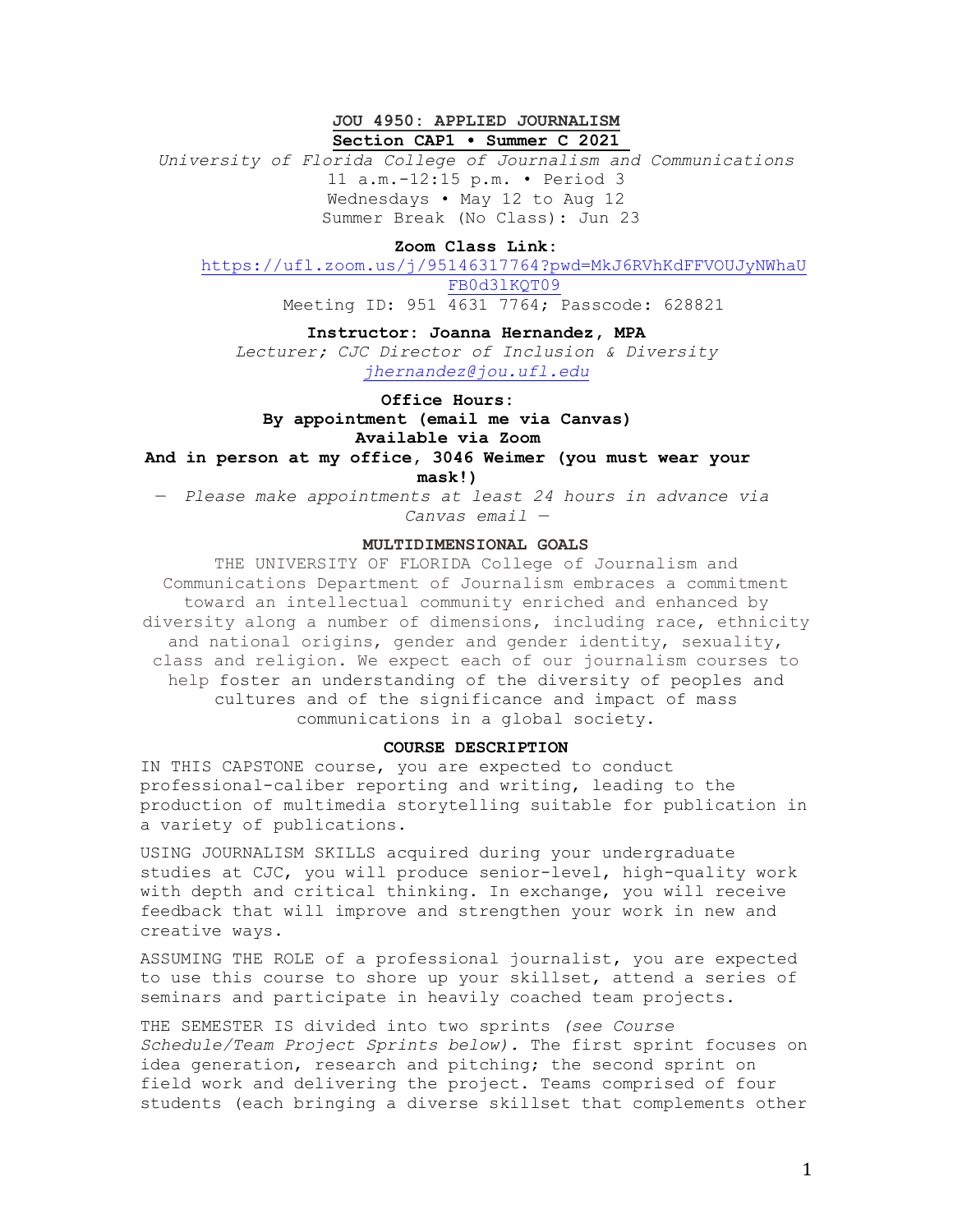team members) will work together to emulate the professional media work environment.

WE WILL WORK with you to ensure that you are progressing through the projects and receiving the feedback required to produce professional-caliber, publishable acts of journalism.

### **INCLUSIVE CLASS ENVIRONMENT**

REPORTERS TELL STORIES of a community and all individuals who make up a given community. We serve, help and inform everyone.

IN ORDER TO best carry out these ideals, we must exhibit respect, inclusiveness and an understanding for all people. These expectations during field work will also be carried into this classroom.

OUR DIFFERENCES WILL serve as a strength that we embrace as we discuss relevant story ideas, developing contacts within a community or even storytelling techniques. Exposure to different perspectives, values, ideals and experiences will make us all better, more compassionate and understanding journalists. We all learn best and maximize our outcomes when we feel comfortable.

PLEASE LET US know what we can do to make sure you feel respected and welcomed in this space.

#### **COURSE OBJECTIVES**

- o Students gain hands-on experience in multimedia journalism while working in teams.
- o Students experiment with tools and best practices in written, visual and audio storytelling.
- o Students learn to collaborate with journalists who have different strengths than their own.
- o Students learn best practices for producing digital- and multiplatform-journalism stories.
- o Students will use appropriate multimedia reporting and production tools.

#### **COURSE OUTCOMES: PROJECTS**

- 1. Students will each work within teams comprised of four to five classmates to produce publishable works completed during the semester.
- 2. Each project is a story or journalistic resource produced for an external audience.
- 3. Each team determines the project concept, goals and timelines within context of syllabus deadlines.

#### **COURSE TEXT, READINGS and RESOURCES**

WEB READINGS AND ARTICLES, as selected by the instructor, will be posted on the Canvas learning system throughout the summer semester.

APRIL HINES is the Journalism Department guide at the UF George A. Smathers Libraries. Below is a link tht will take you to her Journalism Department homepage, where you will find access to multiple research tools and resources: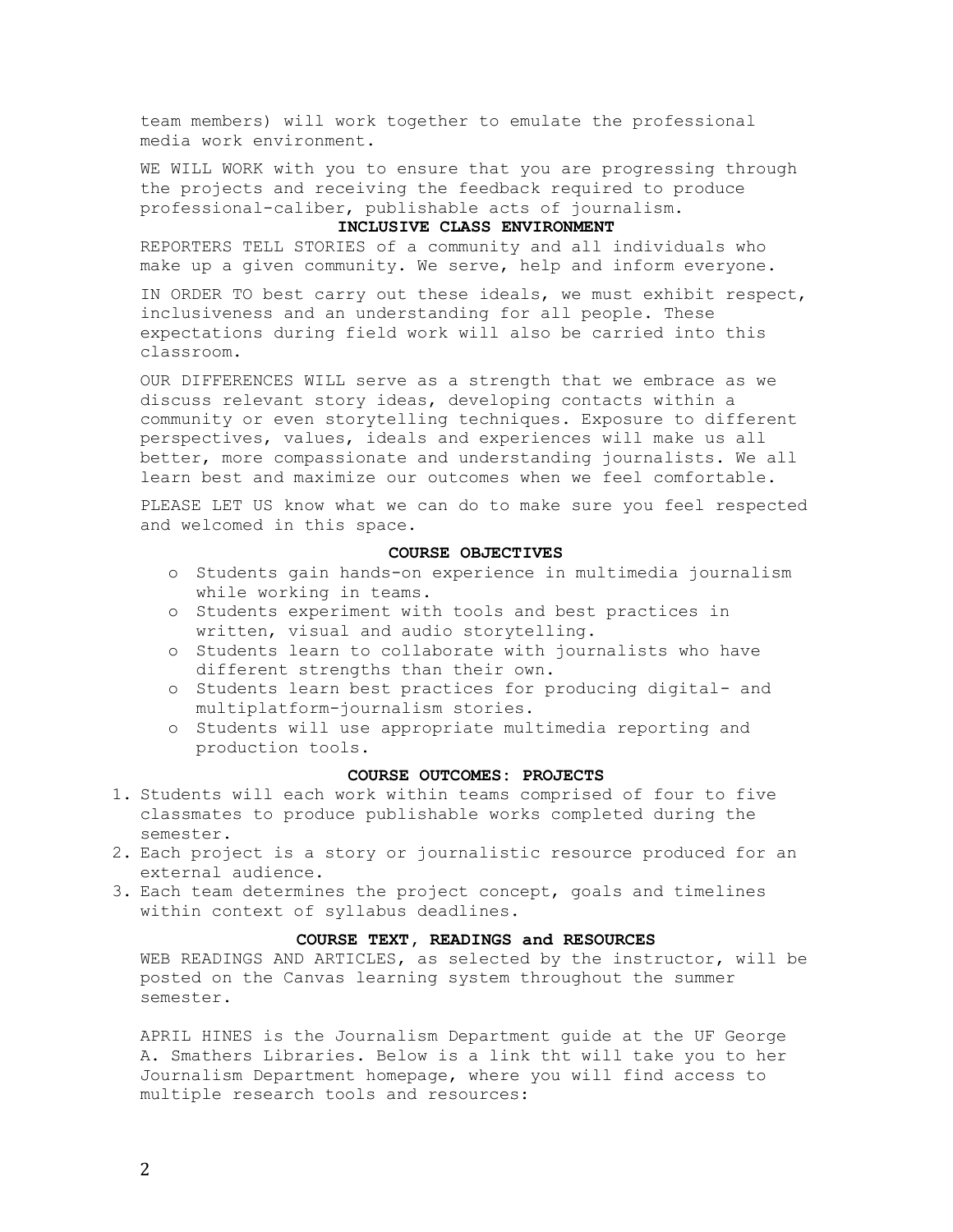# <https://guides.uflib.ufl.edu/journalism>

### **EQUIPMENT AND SUPPLIES**

STUDENTS ARE EXPECTED to own basic digital audio, photo and video equipment as well as a laptop with necessary software installed. Specific requirements are posted here:

[https://www.jou.ufl.edu/current-students/current](https://www.jou.ufl.edu/current-students/current-undergraduate/current-academics/equipment/)[undergraduate/current-academics/equipment/](https://www.jou.ufl.edu/current-students/current-undergraduate/current-academics/equipment/)

#### **EMAIL POLICY**

SEND EMAIL through Canvas. Write JOU 4950 in the Subject Line with a word or two of the topic. And make the message itself as specific as possible.

### **YOUR PROJECT TEAMS and TEAM LEADERS**

- 1. Each student will be assigned to teams based on their skillsets.
- 2. Each student will be a team leader at least once per semester.
- 3. The team leader assigns tasks, coordinates the work and writes weekly reports. Fair division of labor is desired, but also, the project must meet deadlines. The team leader is not expected to do work that others neglect but is expected to keep records of what went right, went wrong and why.

### **ATTENDANCE POLICY**

THIS IS CLASS is scheduled to meet once a week on Zoom over 14 weeks — and your attendance is mandatory.

PLEASE NOTE THAT in addition to our once-a-week synchronous class that this class requires many hours of work on your part in teams.

IN ADDITION, **teams are required to meet with the instructor once**  in June and once in July for 30 minutes via Zoom.

YOUR ABSENCE OR interruption of your peers' learning process with late arrivals or early departures could lower your grade. Schedule yourself accordingly — don't be late and don't leave early.

IF YOU MUST miss class, let us know as soon as you know so that you may be excused; we *may* ask for documentation. **Two unexcused absences lowers your grade** one letter point.

# **Professional values and competencies: ACEJMC Objectives**

University of Florida's College of Journalism and Communication is accredited by the [Accrediting Council on Education in Journalism and Mass Communication](https://www2.ku.edu/~acejmc/) (ACEJMC). The ACEJMC has identified several [core values and competencies](https://www2.ku.edu/~acejmc/PROGRAM/PRINCIPLES.SHTML#vals&comps) that journalism and mass communication students ought to possess upon graduation:

• Demonstrate an understanding of the history and role of professionals and institutions in shaping communications.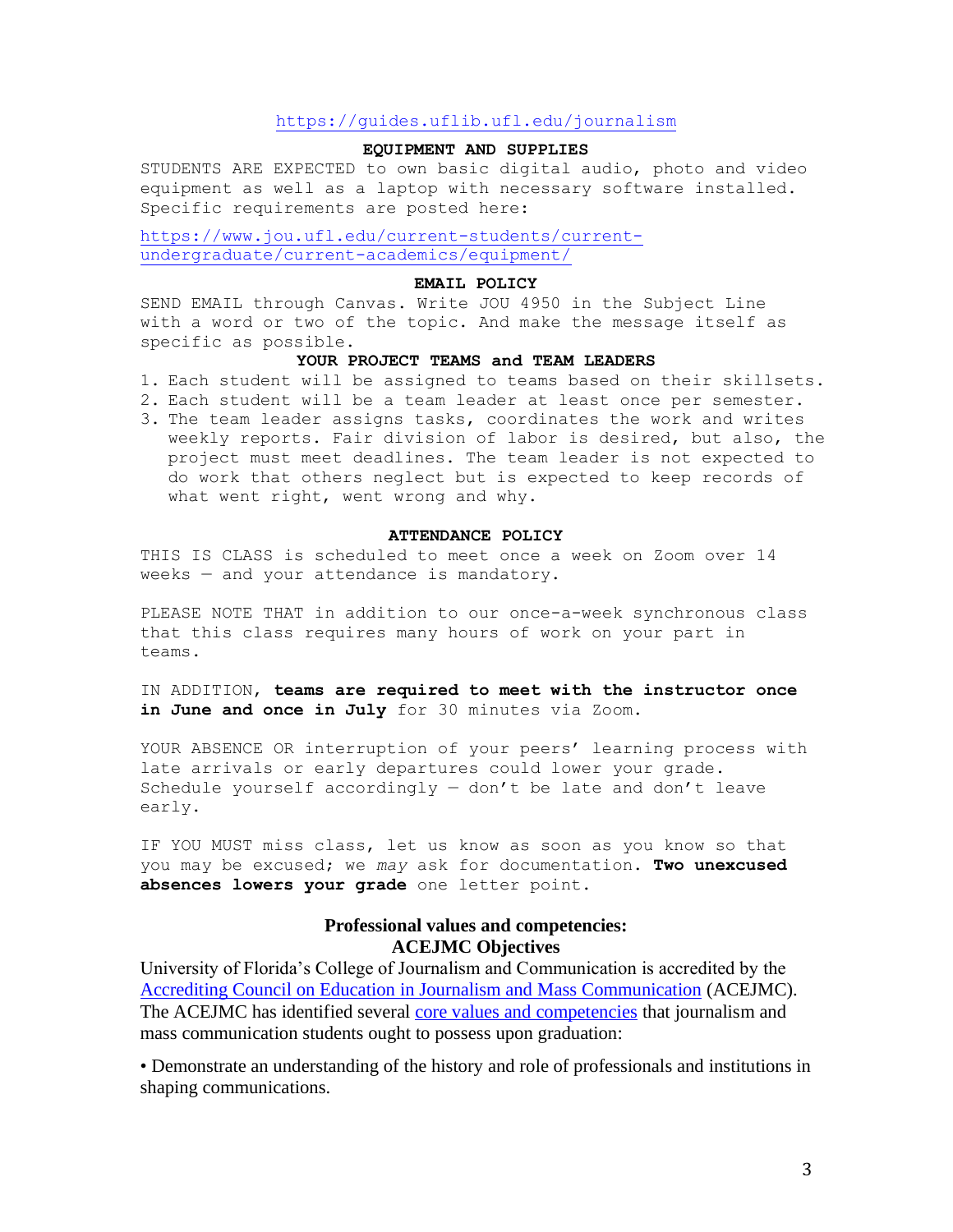• Demonstrate an understanding of gender, race, ethnicity, sexual orientation andother forms of diversity in domestic society in relation to mass communications.

• Demonstrate an understanding of the diversity of peoples and cultures and of the significance and impact of mass communications in a global society.

• Understand concepts and apply theories in the use/presentation of images and information.

• Think critically, creatively and independently.

• Conduct research and evaluate information by methods appropriate to the communications professions in which they work.

• Write correctly and clearly in forms and styles appropriate for the communications professions, audiences and purposes they serve.

### **COURSE SCHEDULE/TEAM PROJECT SPRINTS**

**May 12 –** Welcome! Introduction to JOU 4950. **May 19 – (Sprint 1 Begins):** What's a Story? Brainstorming Story Ideas. **May 26 –** Research Refresher **Jun 2 –** Identifying audiences/publications. **Jun 9 –** How to Pitch — CREATE Method. **Jun 16 –** Diversity in Storytelling; Team Story Pitches due. **Jun 23** – Summer Break (No Class). **Jun 30 – (Sprint 1 Ends):** Pitch Presentation (PowerPoint). **Jul 7 – (Sprint 2 Begins):** Planning, Execution; Story Drafting Refresher **Jul 14 –** Digital Storytelling Examples **Jul 21 –**First Written Draft Due (optional) **Jul 28** – Project Check-In. **Aug 4 – (Sprint 2 Ends):** Final Written and Multiplatform Projects Due **Aug 11 – (Last Day of Class) –** Project Presentation *— This course schedule is subject to change at the discretion of the instructors. —*

TEAMS WILL MEET outside of class to develop and execute their act of journalism. Deadlines will be set accordingly.

WE CAN SCHEDULE sit-down, virtual face-to-face editing sessions of your drafts.

#### **GRADING**

GRADING INCLUDES taking into account feedback we receive from team leaders and team members. The instructor and students can work together to develop additional rubrics based on expectations and goals for each project.

# **Grading Rubric:**

**10% –** Monthly Office Meet Up With Instructors **15% –** Seminar Participation, Attendance, Punctuality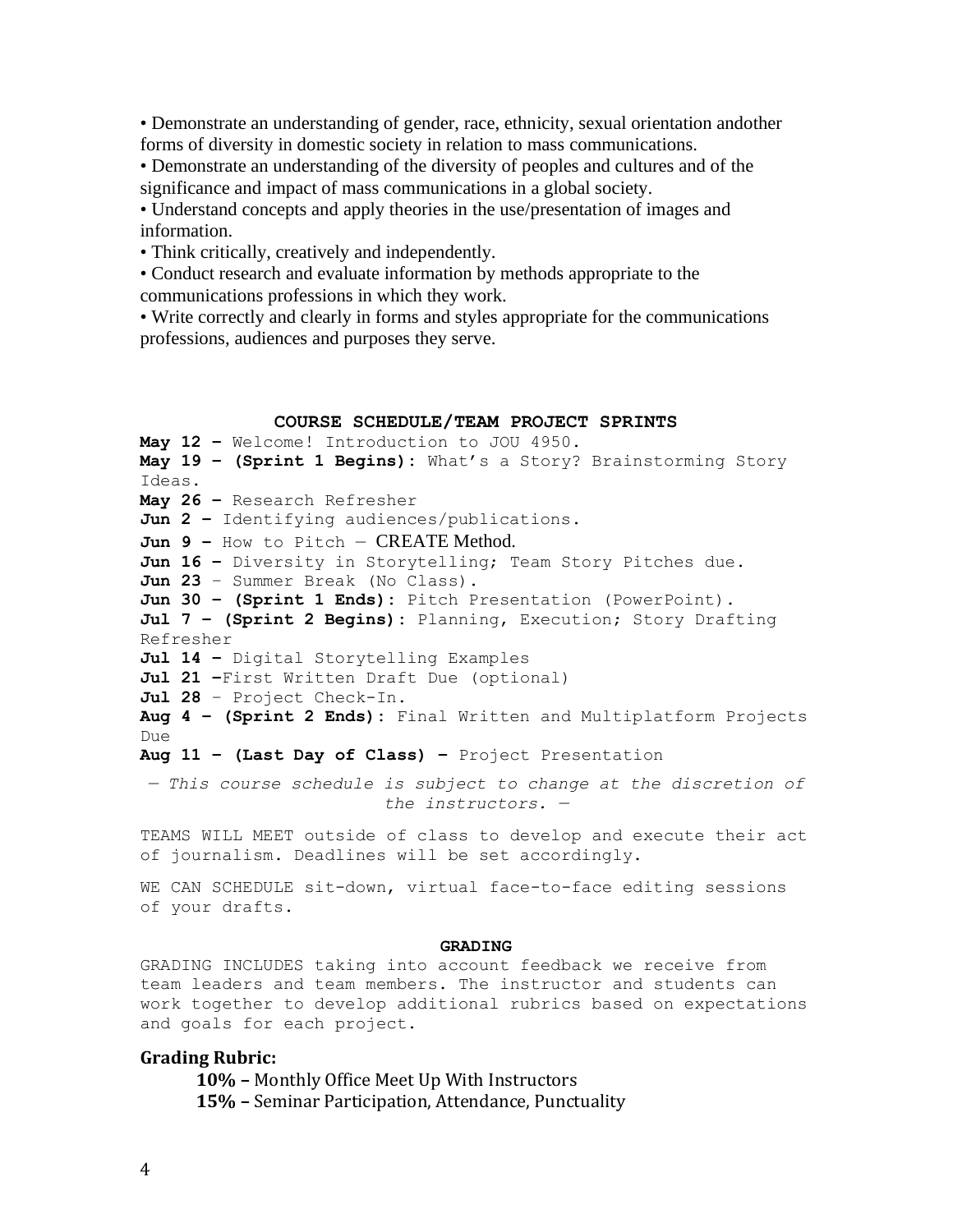**15% –** Team Leader Reports **25%** – Pitch Presentation **35% –** Final Project Package with Presentation

### **Grading Scale.**

No half scores are given, grades are rounded to the nearest whole point: 89.4 rounds down to 89 (B+), while 89.5 rounds up to 90  $(A-)$ .

A 100-94 A- < 94-90  $B+ < 90-87$  $B = 87 - 84$  $B- < 84-80$  $C+ < 80-77$  $C \t 277 - 74$  $C- < 74-70$  $D+ < 70-67$  $D \leq 67 - 64$  $D- < 63-60$ 

### **ZOOM PROFESSIONALISM**

Please be mindful of maintaining a professional appearance and conduct via our remote lecture meetings. Consider your wardrobe and hygiene just as you would were we all in the same room, as well as your audio and visual backgrounds.

You are expected to have your camera on during Zoom sessions. If you go to black screen for a significant amount of time, points will be deducted from your attendance/participation score at the instructor's discretion. Note that lectures will be recorded for educational purposes. If you have extenuating circumstances or concerns about Zoom attendance, please see let your instructor know.

### *Virtual backgrounds*

You are encouraged to use virtual backgrounds for Zoom if you want to protect the privacy of your environment or surroundings.

# *COVID-19 Related Practices*

If you request a face-to-face meeting with your instructor for any reason, the following policies and requirements are in place to maintain your learning environment and to enhance the safety of our in-classroom interactions:

• You are required to wear approved face coverings at all times within buildings. Following and enforcing these policies and requirements are all of our responsibility. Failure to do so will lead to a report to the Office of Student Conduct and Conflict Resolution.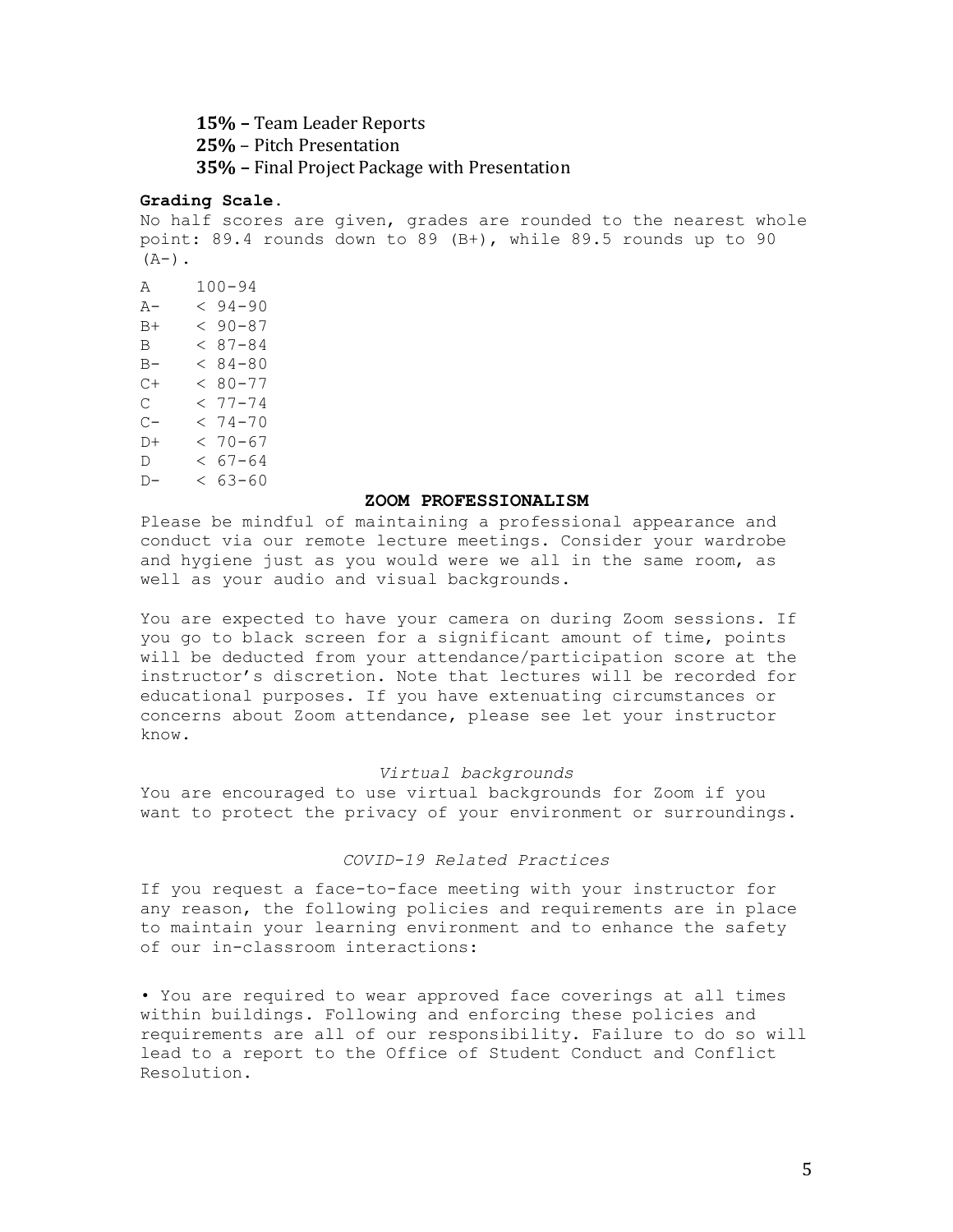• There are physical distancing (6 feet between individuals) requirements. Please utilize designated seats and maintain appropriate spacing. Please do not move desks or stations in classrooms.

• Sanitizing supplies are available in the classroom if you wish to wipe down your desks prior to sitting down.

• Practice physical distancing to the extent possible when entering and exiting the classroom, an office or buildings.

• If you are experiencing COVID-19 symptoms [\(Click here for](https://www.cdc.gov/coronavirus/2019-ncov/symptoms-testing/symptoms.html)  [guidance from the CDC on symptoms of coronavirus\)](https://www.cdc.gov/coronavirus/2019-ncov/symptoms-testing/symptoms.html), please use the UF Health screening system and follow the instructions on whether you are able to attend class. [Click here for UF Health guidance](https://coronavirus.ufhealth.org/screen-test-protect/covid-19-exposure-and-symptoms-who-do-i-call-if/)  [on what to do if you have been exposed to or are experiencing](https://coronavirus.ufhealth.org/screen-test-protect/covid-19-exposure-and-symptoms-who-do-i-call-if/)  [Covid-19 symptoms.](https://coronavirus.ufhealth.org/screen-test-protect/covid-19-exposure-and-symptoms-who-do-i-call-if/)

• Course materials will be provided to you with an excused absence, and you will be given a reasonable amount of time to make up work. [Find more information in the university attendance](https://catalog.ufl.edu/UGRD/academic-regulations/attendance-policies/)  [policies.](https://catalog.ufl.edu/UGRD/academic-regulations/attendance-policies/)

### *Recorded Materials*

Our class sessions will be audio visually recorded for students in the class to refer back and for enrolled students who are unable to attend live. Students who participate with their camera engaged or utilize a profile image are agreeing to have their video or image recorded.

If you are unwilling to consent to have your profile or video image recorded, let the instructor know and be sure to keep your camera off and do not use a profile image. Likewise, students who unmute during class and participate orally are agreeing to have their voices recorded.

If you are not willing to consent to have your voice recorded during class, your participation will be based on your use of the "chat" feature. You will need to keep your mute button activated and communicate exclusively using the chat feature, which allows students to type questions and comments live. The chat will not be recorded or shared. As in all courses, unauthorized recording and unauthorized sharing of recorded materials is prohibited.

### **WORDS OF CAUTION**

- Missed deadlines could result in failure of the assignment/project.
- Errors in proper nouns or facts result in failure of the assignment/project.
- Stories in which reporters have conflicts of interest shall result in automatic failure.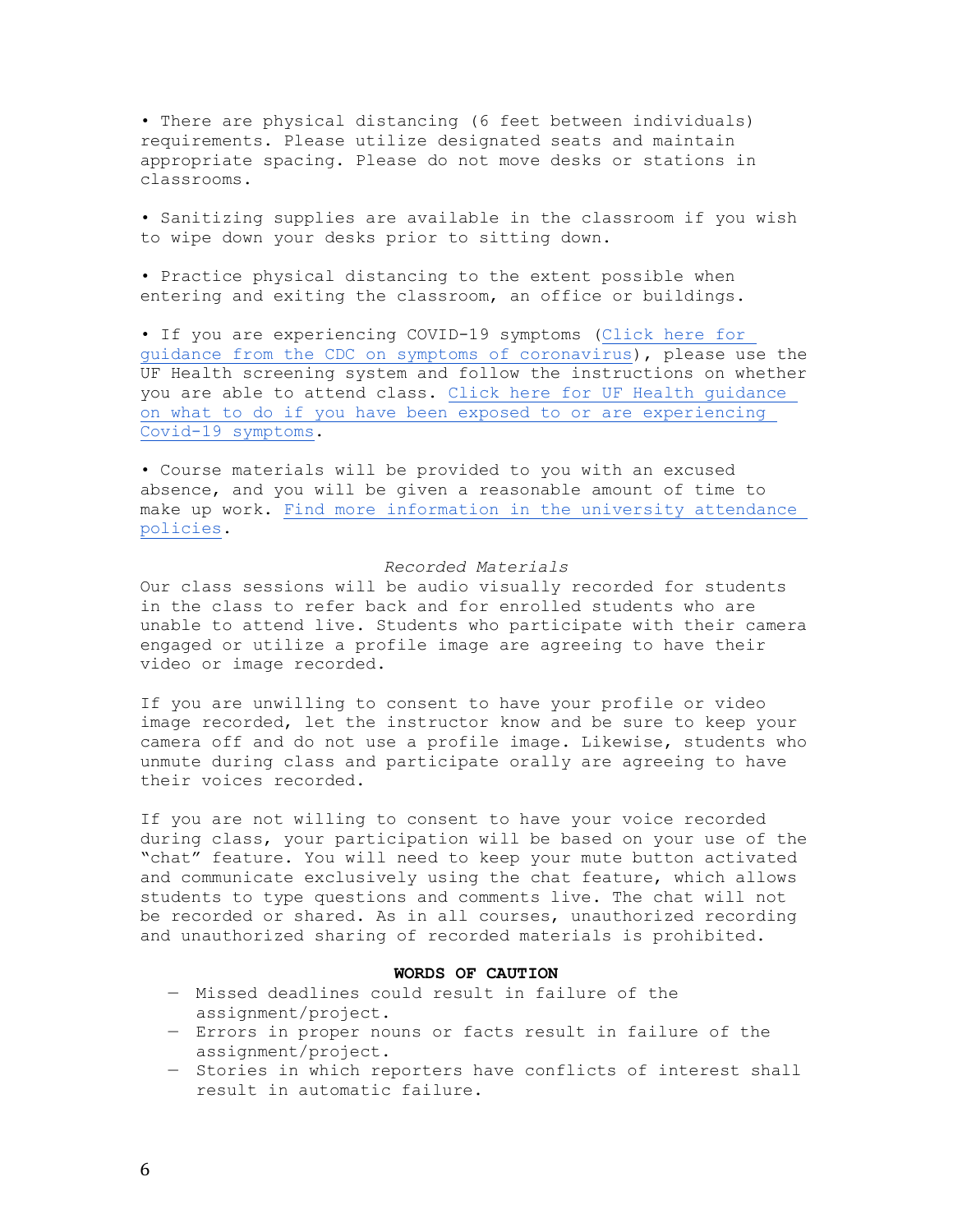— Grades on stories can be lowered (to zero) as the result of students misrepresenting themselves or otherwise being unprofessional while working on story assignments.

## **THE WORD ON SOURCES**

ONE OF THE BEST ways to ensure your stories are fair, accurate and complete is to gather information from a variety of sources. Projects with fewer than four sources will be deemed unacceptable.

IN SELECTING potential sources for your stories, keep in mind that we live in a diverse, multicultural world. You should make every effort to have your stories reflect that. Talk to a variety of people from different backgrounds, educational levels, etc. to get a complete story.

STUDENTS ENROLLED in this course should not be used as sources in your stories unless they are involved directly in the story. Friends, roommates, relatives, sorority sisters, fraternity brothers, etc. usually pose a conflict-of-interest threat when used as sources. Transparency is required.

# **DO YOUR OWN REPORTING AND WRITING**

PLAGIARISM — including using material from news releases and information gathered from the internet without attribution — will result in serious and harsh consequences. Should that be discovered, you will fail the course and be recommended for expulsion from the University. You can get educated on how to avoid plagiarism and how it's different from copyright infringement at:

# <https://guides.uflib.ufl.edu/copyright/plagiarism>

If you have **even the smallest doubt or are confused** about this or anything else in the course, **ASK YOUR INSTRUCTOR FOR CLARITY**.

### **YOUR CONDUCT AS A STUDENT**

Familiarize yourself with the following:

**UF Academic Honesty:** [https://catalog.ufl.edu/UGRD/student](https://catalog.ufl.edu/UGRD/student-responsibilities/)[responsibilities/](https://catalog.ufl.edu/UGRD/student-responsibilities/)

**UF Honor Code:** [https://sccr.dso.ufl.edu/policies/student-honor](https://sccr.dso.ufl.edu/policies/student-honor-code-student-conduct-code/)[code-student-conduct-code/](https://sccr.dso.ufl.edu/policies/student-honor-code-student-conduct-code/)

### **ACCOMMODATION FOR DISABILITIES**

LET US KNOW immediately – informally and then with a formal letter from the proper authorities – if you have a life issue that would hinder your work in this course. We will do our best to help you. Students requesting accommodation must register with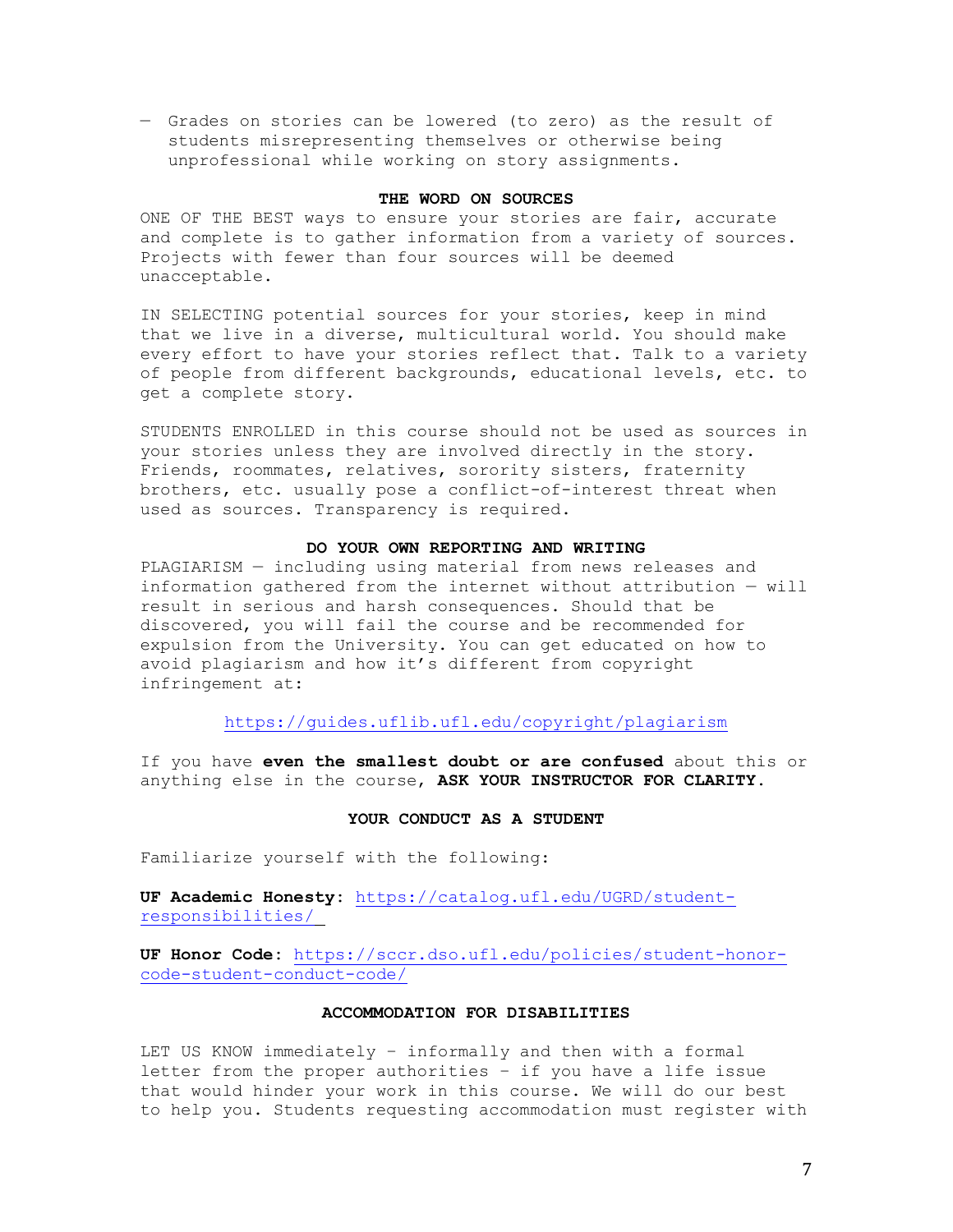the Disability Resource Center https://disability.ufl.edu/students/

# **STUDENT HEALTH AND WELLNESS**

YOUR WELL-BEING is important to the University of Florida. The U Matter, We Care initiative is committed to creating a culture of care on our campus by encouraging members of our community to look out for one another and to reach out for help if a member of our community is in need. If you or a friend is in distress, please contact [umatter@ufl.edu](mailto:umatter@ufl.edu) so that the U Matter, We Care Team can reach out to the student in distress. A nighttime and weekend crisis counselor is available by phone at 352-392-1575. The U Matter, We Care Team can help connect students to the many other helping resources available including, but not limited to, Victim Advocates, Housing staff, and the Counseling and Wellness Center. Please remember that asking for help is a sign of strength.

IN CASE of emergency, call 911.

#### **COURSE EVALUATIONS**

Students are expected to provide feedback on the quality of instruction in this course by completing online evaluation. You will be notified by email when the evaluations are open, typically in the last two or three weeks of the semester. Summary results are available to you and the public.

### **ACADEMIC RESOURCES**

- E-learning technical support: 352-392-4357 (select option 2) or e-mail to [Learningsupport@ufl.edu](mailto:Learningsupport@ufl.edu) or reach the [website.](https://elearning.ufl.edu/keep-learning/)
- For career advice and planning, or even help selecting a major or minor, contact the [Career Connections](http://www.crc.ufl.edu/) Center in the Reitz Union, 392-1601.
- For help in finding resources, ask a UF librarian through Library [Support.](http://cms.uflib.ufl.edu/ask) [April Hines](https://guides.uflib.ufl.edu/prf.php?account_id=25932) serves as the CJC librarian. You can reach her at 273-2728 or by email at *[aprhine@uflib.ufl.edu](mailto:aprhine@uflib.ufl.edu)*
- General study skills and tutoring available from the [Teaching](https://teachingcenter.ufl.edu/)  [Center,](https://teachingcenter.ufl.edu/) Broward Hall, 392-2010 or 392-6420.

# **EXAMPLES OF STELLAR WORK EXPLOITING THE TOOLS OF DIGITAL JOURNALISM**

- **The 1619 Project** [https://www.nytimes.com/interactive/2019/08/14/magazine/1619](https://www.nytimes.com/interactive/2019/08/14/magazine/1619-america-slavery.html) [america-slavery.html](https://www.nytimes.com/interactive/2019/08/14/magazine/1619-america-slavery.html)
- **Gladiator: Aaron Hernandez and Football Inc. (Podcast) Boston Globe Spotlight team** <https://apps.bostonglobe.com/spotlight/gladiator/>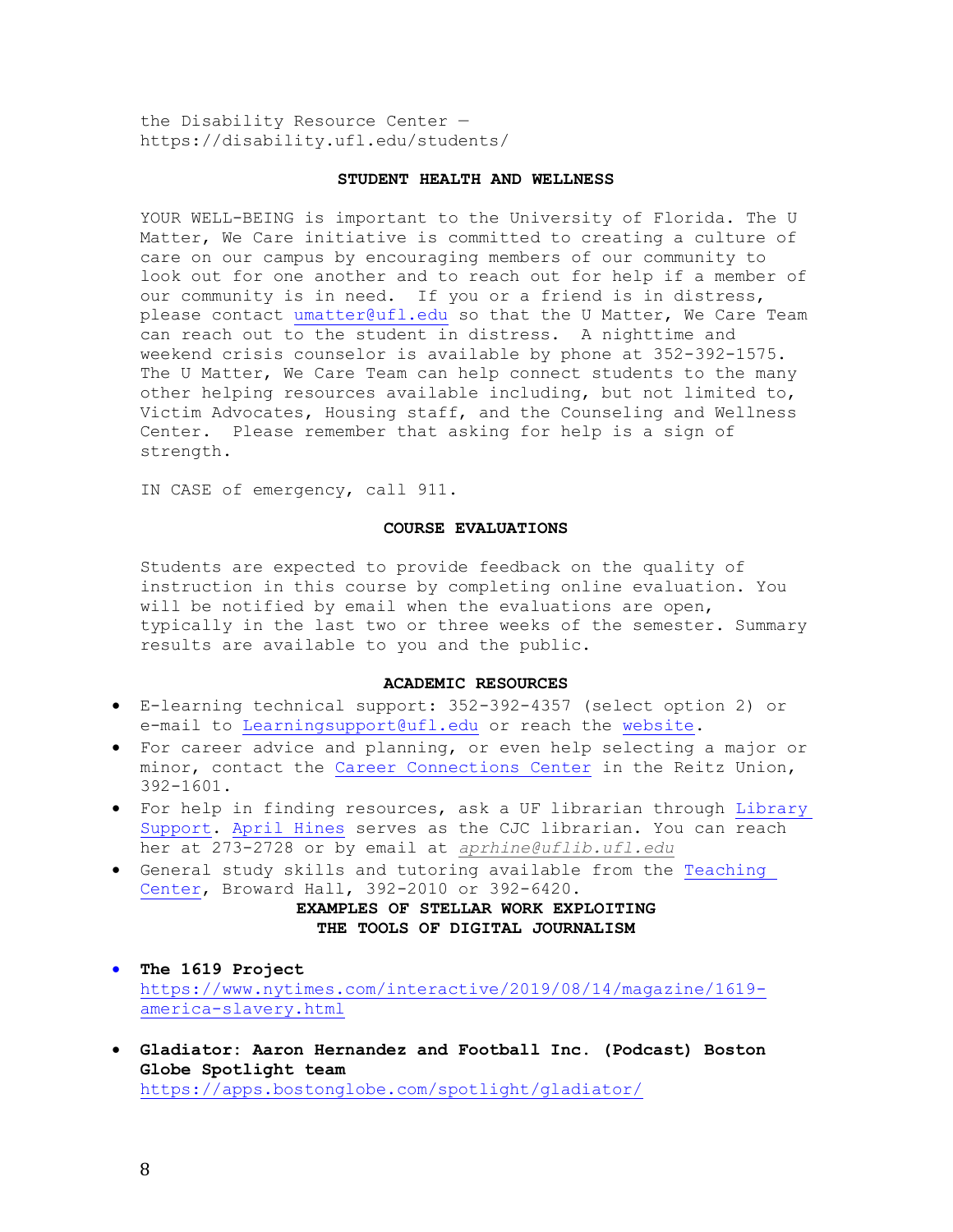- **The Facebook Dilemma (longform video) Frontline** <https://www.pbs.org/wgbh/frontline/film/facebook-dilemma/>
- **42 On-Air Journalists Talk Working in the Age of Fake News** [http://www.papermag.com/fake-news-break-the-internet-](http://www.papermag.com/fake-news-break-the-internet-2622526678.html)[2622526678.html](http://www.papermag.com/fake-news-break-the-internet-2622526678.html)
- **Seven Days Of Heroin: This Is What An Epidemic Looks Like** <http://bit.ly/2FDv6vk> — Pulitzer Citation: <https://www.pulitzer.org/winners/staff-cincinnati-enquirer>
- **Nuclear Negligence** <https://awards.journalists.org/entries/nuclear-negligence/>
- **Dangerous Deliveries: Is Texas Doing Enough to Stop Moms From Dying?** [https://awards.journalists.org/entries/texas-tribune](https://awards.journalists.org/entries/texas-tribune-dangerous-deliveries/)[dangerous-deliveries/](https://awards.journalists.org/entries/texas-tribune-dangerous-deliveries/)
- **Lost Mothers** <https://awards.journalists.org/entries/lost-mothers/>
- **She Says** <https://awards.journalists.org/entries/she-says/>
- **Gerda** <https://films.radiowest.org/featured-series/gerda>
- **Hacking Democracy** [https://awards.journalists.org/entries/hacking](https://awards.journalists.org/entries/hacking-democracy/)[democracy/](https://awards.journalists.org/entries/hacking-democracy/)
- **The Deported** [https://awards.journalists.org/entries/the-deported](https://awards.journalists.org/entries/the-deported-life-beyond-the-border/)[life-beyond-the-border/](https://awards.journalists.org/entries/the-deported-life-beyond-the-border/)
- **All Work. No play**. [https://awards.journalists.org/entries/all](https://awards.journalists.org/entries/all-work-no-pay/)[work-no-pay/](https://awards.journalists.org/entries/all-work-no-pay/)
- **Bundyville:** A new series and podcast from Longreads,in partnership with [Oregon Public Broadcasting.](https://www.opb.org/bundyville/) <http://bit.ly/2TxR2et>
- **We Are Witnesses**:<https://www.themarshallproject.org/witnesses>
- **WASTED MEDICINE: Squandered Health Care Dollars** <https://www.propublica.org/series/wasted-medicine>
- **Marshall Allen Unearths Waste in Health Care** [https://www.theopennotebook.com/2018/02/13/marshall-allen](https://www.theopennotebook.com/2018/02/13/marshall-allen-unearths-waste-in-health-care/)[unearths-waste-in-health-care/](https://www.theopennotebook.com/2018/02/13/marshall-allen-unearths-waste-in-health-care/)
- **Can the Ivory-Billed Woodpecker Be Found in Cuba?**  [https://www.audubon.org/magazine/may-june-2016/can-ivory-billed](https://www.audubon.org/magazine/may-june-2016/can-ivory-billed-woodpecker-be-found-cuba)[woodpecker-be-found-cuba](https://www.audubon.org/magazine/may-june-2016/can-ivory-billed-woodpecker-be-found-cuba)